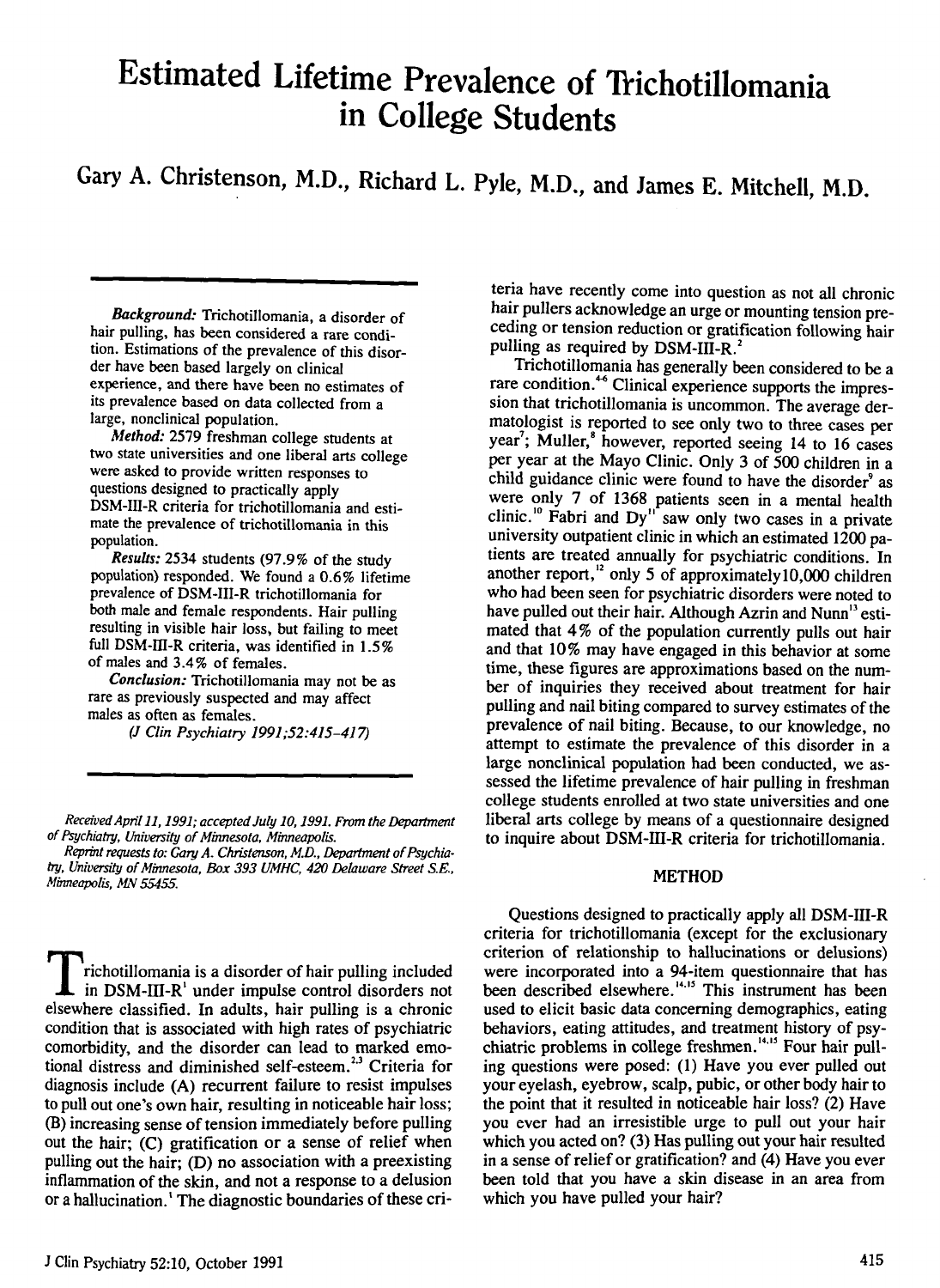Table 1. Hair-Pulling Profiles of 1389 Female and 1135 Male College Students

| tege students                          |                                                         |     |                                           |     |                                         | с   |
|----------------------------------------|---------------------------------------------------------|-----|-------------------------------------------|-----|-----------------------------------------|-----|
| Hair Pulling With<br>Visible Hair Loss |                                                         |     |                                           |     | Hair Pulling<br>With Either             |     |
|                                        | (Regardless of<br>Urge to Pull or<br>Tension Reduction) |     | в<br><b>DSM-III-R</b><br>Trichotillomania |     | Urge to Pull<br>or Tension<br>Reduction |     |
| Variable                               | N                                                       | %   | N                                         | %   | N                                       | %   |
| Female                                 | 47                                                      | 3.4 | 8                                         | 0.6 | 13                                      | 0.9 |
| Male                                   | 17                                                      | 1.5 |                                           | 0.6 | 3                                       | 0.3 |
| Total                                  | 64                                                      | 2.5 | 15                                        | 0.6 | 16                                      | 0.6 |

The subject population consisted of freshmen college students enrolled at two state universities and one liberal arts college within a large midwestern community. The questionnaire was administered on a single day in 1989 by faculty members teaching freshman English and was accompanied by a cover letter, approved by the appropriate human subject committees, which indicated that response was voluntary and anonymous. Chi square tests were used for statistical analyses when appropriate.

#### RESULTS

Of 2579 potential subjects, 2524 completed the questionnaire, a 97.9% response rate. Two thousand one hundred sixty-four (85.7 %) respondents were enrolled in the state universities and 360 (14.3%) in the liberal arts college. Forty-five percent  $(N=1135)$  of the population was male and  $55\%$  (N=1389), female. Most subjects (97.1%) were white and 0.3% identified themselves as black; 0.5%, Native American; and 2.1%, "other." The median age was 18 years. Most subjects identified their religion as Protestant (38.9%); the rest identified themselves as Catholic (32.2%), Jewish (0.1%), or other (28.8%).

Table 1 lists three subject-response profiles of interest in the estimation of the prevalence of hair pulling in this population. Column A indicates the number of subjects who acknowledged a history of hair pulling accompanied by resultant visible hair loss, which was considered the minimal criterion for clinically significant hair pulling. Column B indicates the number of subjects that answered affirmatively to Questions 1, 2, and 3 and who would have met criteria for DSM-11I-R trichotillomania. As an affirmative answer to Question 4 would exclude a diagnosis of trichotillomania, subjects answering yes to Question 4 are not presented in Table 1 (3 subjects acknowledged hair pulling but answered yes to Question 4). Column C lists the number of subjects acknowledging a history of visible hair loss from hair pulling associated with either an urge to pull or tension reduction/gratification qualities (affirmative response to Questions 1 and 2 or 1 and 3), but not both; they therefore failed to meet full criteria for DSM-III-R trichotillomania.

No statistical differences between hair pullers and non-hair pullers were found in regard to history of eating disorders. Although only limited data were gathered concerning psychopathology other than eating disorder and hair pulling behavior, more hair pullers than non-hair pullers acknowledged a history of treatment for depression (16.4% vs. 5.7%;  $\chi^2$  = 11.65, df = 1, p < .001), emotional problems (14.9% vs. 5.9%;  $\chi^2$ =7.84, df=1,  $p = .005$ ), and drug problems (excluding alcohol) (6.0%) vs.  $1.5\%$ ;  $x^2 = 5.84$ , df=1, p=.016).

## DISCUSSION

This study is the first systematic attempt to estimate the prevalence of trichotillomania in a large nonclinical population. Although the study incorporated anonymous responses to a questionnaire, lacked the benefit of followup interview, and used a subject sample that is not representative of the general population, our results suggest some interesting epidemiologic characteristics of trichotillomania.

On the basis of the criteria of (1) visible hair loss resulting from hair pulling, (2) irresistible urges preceding hair pulling, (3) relief or gratification following hair pulling, and (4) absence of a related skin disease, 0.6% of both male and female college freshmen would have met criteria for trichotillomania at some point. This rate would be more than expected if one extrapolated the low rates of clinical presentations of this disorder  $($  < 1% of clinical populations $9-12$ ) to the general population (assuming that distressing conditions are more common in clinical settings than in the community), but less than estimated by Azrin and Nunn.<sup>13</sup> This estimated lifetime prevalence may be much higher than the point prevalence, as some subjects may have experienced self-limited hair pulling during childhood or adolescence. Once established in adulthood, the behavior appears to be chronic.'

An interesting finding is the unexpected equal number of male and female subjects who met the more restrictive criteria for trichotillomania. The trichotillomania literature suggests a greater prevalence of the disorder in females. Muller<sup>48</sup> noted that 73% of 319 patients with trichotillomania seen over a 20-year period were female. In another study,<sup>2</sup> 93% of 60 adult hair pullers were female. This apparent discrepancy might be accounted for by the unwillingness of males to seek help or by the fact that males can more easily account for hair loss (alopecia resulting from hair pulling frequently mimics patterns of male balding) or treat certain sites (e.g., shave facial hair).<sup>2</sup> An interesting observation of Muller's is that preschool hair pullers may have a more even sex distribution or male predominance.<sup>4,8</sup> Perhaps males develop hair pulling at an earlier age and remit before treatment is necessary.<sup>16</sup>

A previous study' of chronic adult hair pullers established a mean  $\pm$  SD age at onset of 13 $\pm$ 8 years and a range of < 1 to 39 years. Since the cohort remains within the risk period, additional cases of trichotillomania may emerge.

College populations would be expected to be quite diverse depending on geographic location, socioeconomic profiles, and the specific emphasis of individual colleges. Subjects were predominantly white and middle class, and all were midwestern college students; therefore, some